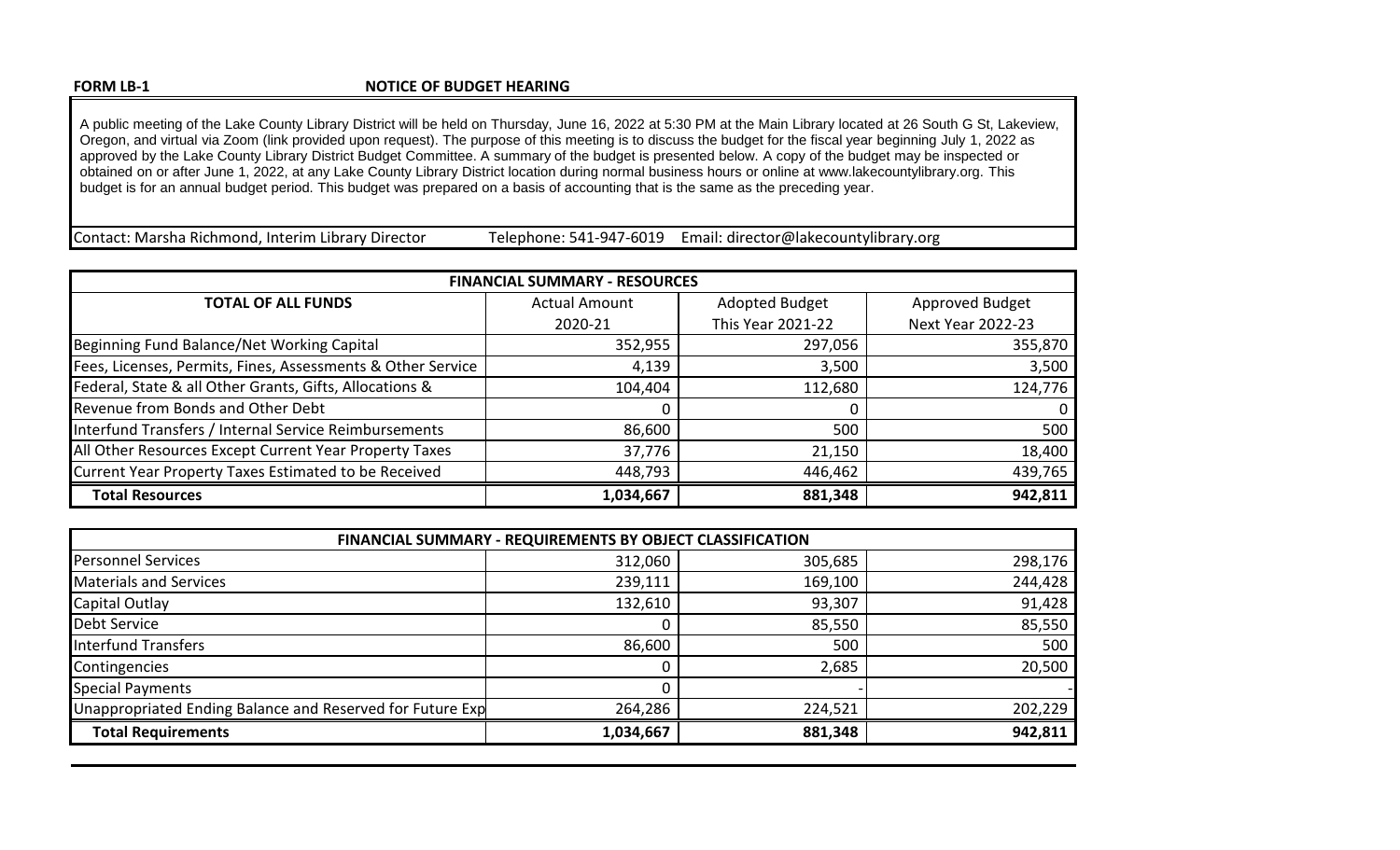| FINANCIAL SUMMARY - REQUIREMENTS AND FULL-TIME EQUIVALENT EMPLOYEES (FTE) BY ORGANIZATIONAL UNIT OR PROGRAM * |           |         |         |
|---------------------------------------------------------------------------------------------------------------|-----------|---------|---------|
| Name of Organizational Unit or Program                                                                        |           |         |         |
| FTE for that unit or program                                                                                  |           |         |         |
| 601 Ready to Read Grant Fund                                                                                  | 32,953    | 33,055  | 33,296  |
| <b>FTE</b>                                                                                                    |           |         |         |
| 602 Facility Reserve Fund                                                                                     | 167,809   | 82,457  | 85,028  |
| <b>FTE</b>                                                                                                    |           |         |         |
| 603 General Operating Fund                                                                                    | 667,004   | 746,037 | 793,415 |
| <b>FTE</b>                                                                                                    |           |         |         |
| 604 Facility Reserve Fund - Christmas Valley                                                                  | 19,226    | 19,799  | 31,072  |
| <b>FTE</b>                                                                                                    | 0         |         |         |
| 607 Debt Service Fund                                                                                         | 147,675   |         | 0       |
| <b>FTE</b>                                                                                                    |           |         |         |
| Not Allocated to Organizational Unit or Program                                                               | 0         |         |         |
| <b>FTE</b>                                                                                                    |           |         |         |
| <b>Total Requirements</b>                                                                                     | 1,034,667 | 881,348 | 942,811 |
| <b>Total FTE</b>                                                                                              | 5         |         |         |

**STATEMENT OF CHANGES IN ACTIVITIES and SOURCES OF FINANCING \***

No changes at this time.

| <b>PROPERTY TAX LEVIES</b>                               |                        |                        |                          |
|----------------------------------------------------------|------------------------|------------------------|--------------------------|
|                                                          | Rate or Amount Imposed | Rate or Amount Imposed | Rate or Amount Approved  |
|                                                          | 2020-21                | This Year 2021-22      | <b>Next Year 2022-23</b> |
| (rate limit \$0.4546 per \$1,000)<br>Permanent Rate Levy | \$0.4546/\$1,000       | \$0.4546/\$1,000       | \$0.4546/\$1,000         |
| Local Option Levy                                        | n/a                    | n/a                    | n/a                      |
| Levy For General Obligation Bonds                        | n/a                    | n/a                    | n/a                      |

| <b>STATEMENT OF INDEBTEDNESS</b> |                                   |                                       |  |
|----------------------------------|-----------------------------------|---------------------------------------|--|
| <b>LONG TERM DEBT</b>            | <b>Estimated Debt Outstanding</b> | <b>Estimated Debt Authorized, But</b> |  |
|                                  | on July 1.                        | Not Incurred on July 1                |  |
| <b>General Obligation Bonds</b>  | \$0                               | \$0                                   |  |